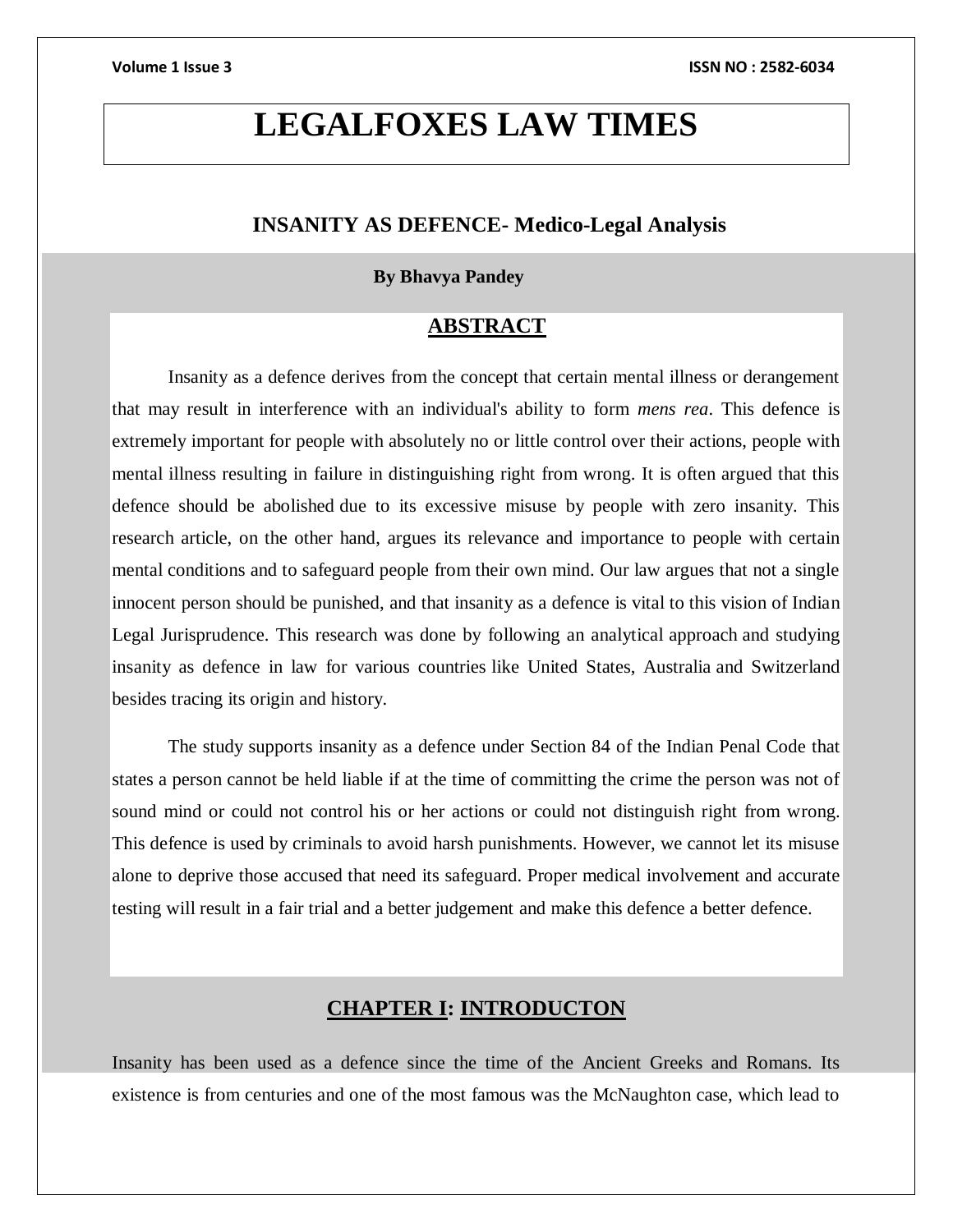the origin of the McNaughton Rule test. This law, made in English Courts, is now followed as a precedent all over the world. The 'Insanity defence' originated from the Latin maxims '*actusreus non facitreum nisi mens sit rea'*<sup>1</sup> and '*furiosinullavoluntasest'<sup>2</sup> .*

According to Section 84 of the Indian Penal Code, 1860, when a person isn't in the right mind or is suffering from a mental disease or defect and has no capacity to understand the gravity of the crime or doesn't know right from wrong, then in such cases, he cannot be held liable for the crime. An accused may use this defence to save himself from punishment where there is no *mens rea.* 

There are various tests like the McNaughton Rules, the Durham rule of Insanity, the Irresistible Impulse test and the Model Penal Code test which helps the legal system to evaluate the accused's sanity. Psychiatrists play a vital role in determining these tests, but medical insanity is different from legal insanity. There are many countries which have insanity as a defence like India, the United States of America, Australia, Switzerland etc.

There are some negative and some positive effects of the 'insanity defence' which raises the questions of whether or not insanity defence should be abolished? And if not, what can be done so the misuse of this act can be minimised? The 'Insanity defence' is important for two reasons. First, for people who suffer because of their own mental health and second, for people misuse this defence to avoid punishment.

The burden of proof is extremely severe as it lies entirely upon the accused. It renders this defence one of the most complicated defences in criminal jurisprudence. Practically, it is very difficult to establish whether the accused at the time of committing the crime was of unsound mind or not.

## **CHAPTER II: CONCEPT OF THE INSANITY DEFENCE IN INDIA**

Insanity means when a person is not in the situation to understand what is wrong and what is not or suffering from mental illness which leads to abnormal behaviour. When the person doesn't know the severity of the act he or she is doing, then it is called insanity. Insanity in legal

l

<sup>&</sup>lt;sup>1</sup>An act doesn't constitute guilt unless done with a guilty intention.

<sup>&</sup>lt;sup>2</sup>A person with mental illness has no free will.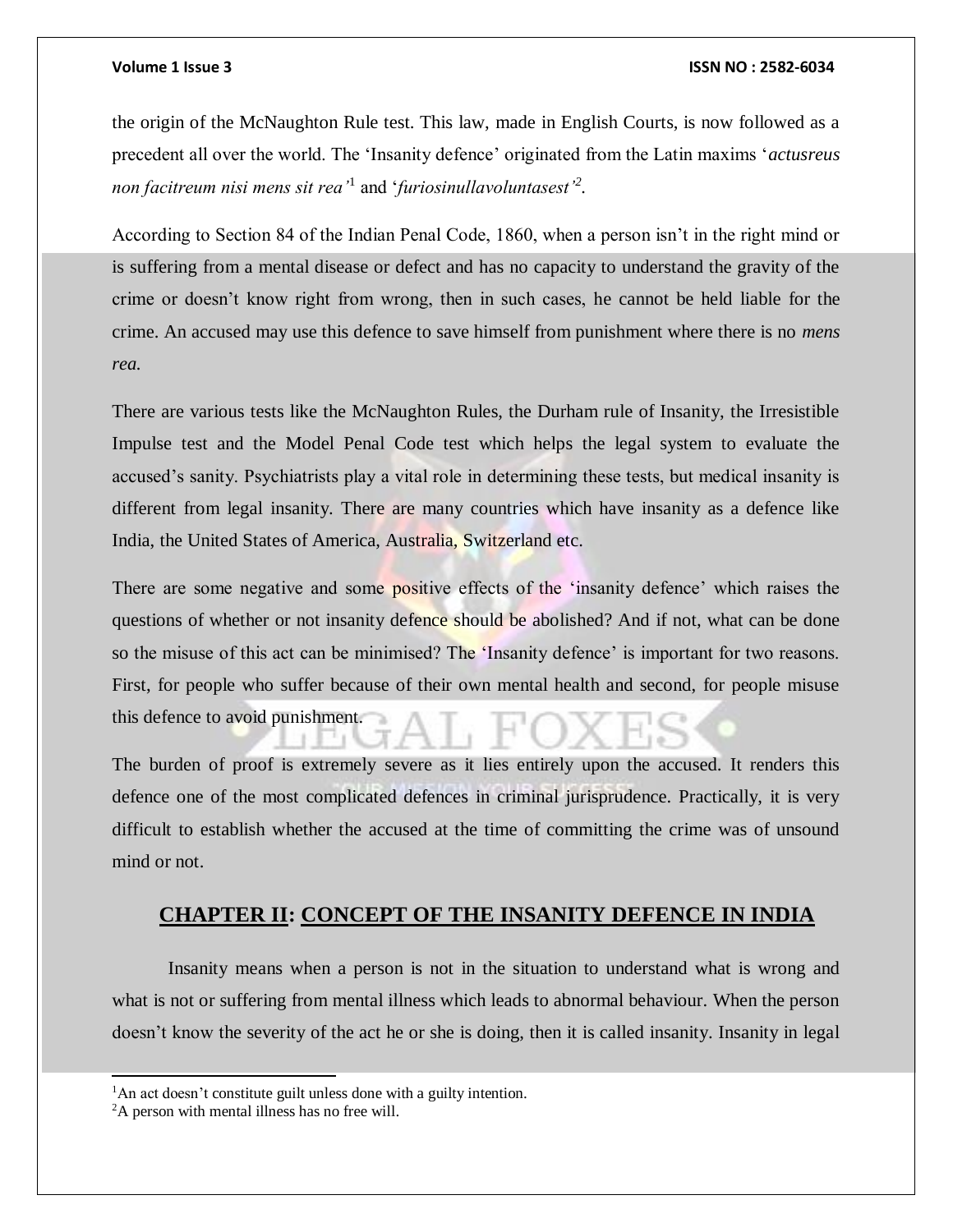$\overline{a}$ 

### **Volume 1 Issue 3 ISSN NO : 2582-6034**

terms is different from medical science. "Insanity in law means a disorder of the mind which impairs cognitive faculty, i.e., the reasoning capacity of a person, to such an extent as to render him/her incapable of understanding the nature and consequences of their action".<sup>3</sup> People suffer from various mental disorders which lead them to do a certain activity which harms others and have no knowledge about his or her act or situation.

According to Section 84 of the Indian Penal Code, 1860, if a person cannot know the nature of the crime or act that he or she is doing, then that person cannot be liable for the crime committed. Every crime must consist of both '*Actus Reus'*<sup>4</sup> and *'mens rea'*<sup>5</sup> and when a person doesn't have any intention to commit an offence then that means the crime isn't enough to punish a person. When compared to any act of a child, a child still has some sense of right and wrong but a person who is of unsound mind may have no idea about right and wrong. So, to protect such people from punishment the 'insanity defence' was made and an accused can use this defence as an excuse for his or her guilty act.

There are some essential ingredients upon which we analyse and judge the insanity of a person. These are:

- $\triangleright$  When a person's act, who is insane, results in harm.
- $\triangleright$  The person doing that act at the time must be suffering from insanity or mental abnormality or unsoundness of mind
- $\triangleright$  The accused person should not have the capacity of knowing the nature of the act committed by him because of insanity
- $\triangleright$  The accused doesn't possess the ability to understand that the act committed is wrong and what is right or is illegal in nature because of insanity.

According to this defence, the insane person either cannot be held liable for a crime or can be held liable partially for the act which leads to lesser punishment. The law provides safety of the insane person from their own mind and "in fact, a mad man is punished by his own madness",

<sup>&</sup>lt;sup>3</sup> K D Gaur, *Textbook on Indian Penal Code, sixth edition* 207 (Universal Law Publishing Lexis Nexis, 14<sup>th</sup> floor, building no. 10, Tower B, DLF Cyber City, Phase-II, Gurugram, Haryana, India, 2016).

<sup>&</sup>lt;sup>4</sup> action or conduct which is a constituent element of a crime, as opposed to the mental state of the accused <sup>5</sup>the intention or knowledge of wrongdoing that constitutes part of a crime, as opposed to the action, or conduct of the accused.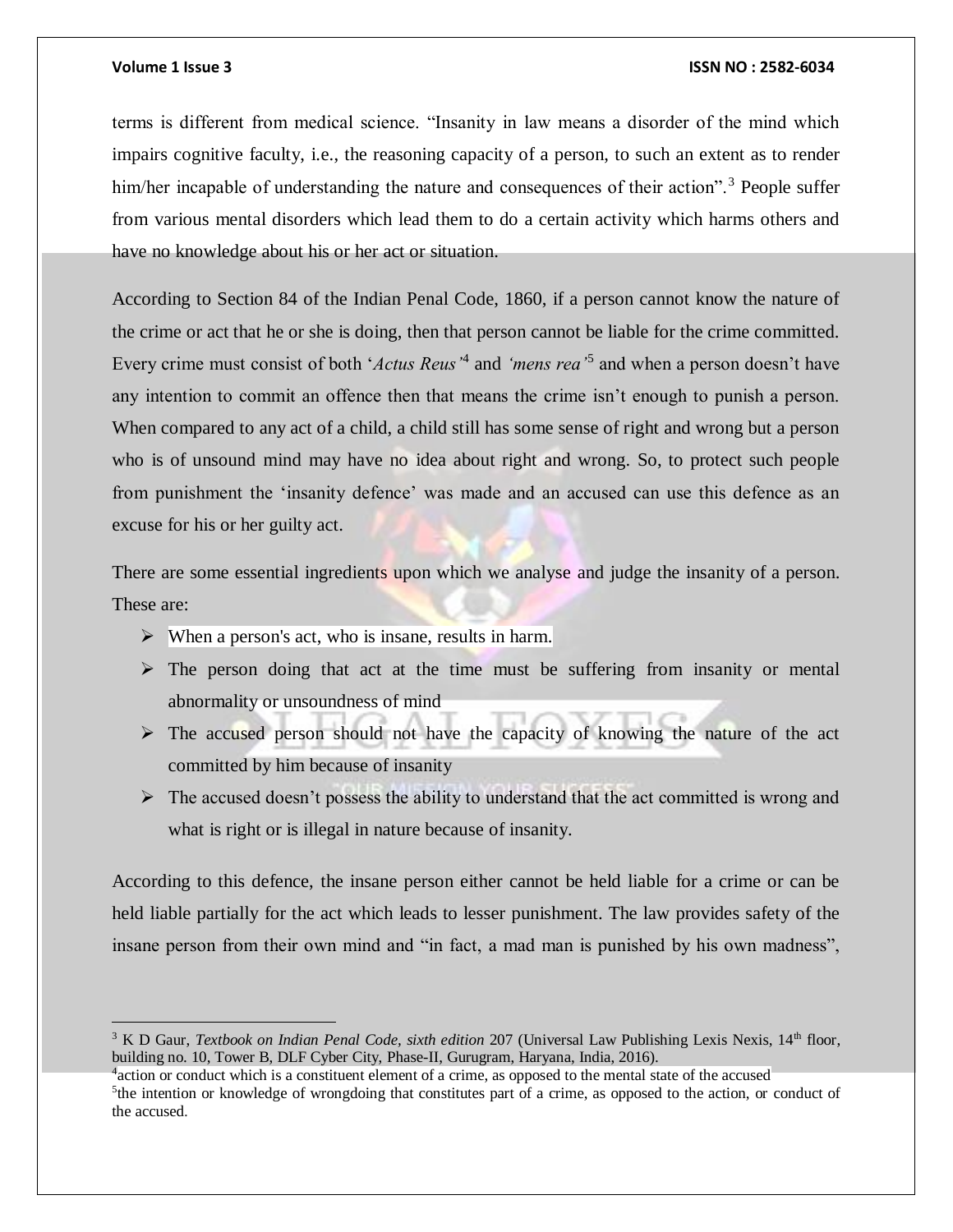which is the literal meaning of the Latin maxim *"Furiousus furore sui punier."*<sup>6</sup> On the other hand, other people need to be protected from such insane people. So, a provision has been made under **Section 330 of the Criminal Procedure Code, 1973** for the detention of such persons in "lunatic asylums".<sup>7</sup> Insanity is of multiple types which results in derangement of the mind. For example, if a person is suffering from Schizophrenia then he/she might be hallucinating which may lead him or her to act in a wrong way without knowing about it.

In *Ashiruddin v. The King*,<sup>8</sup> the accused killed his five-year-old son with a knife because of an illusion that he was sacrificing his son because he thought that he was commanded by someone from paradise to sacrifice his child. So, he took his son to the mosque and cut his neck with the knife while believing it to be a dream. The Calcutta High Court allowed the defence of **Insanity** under **Section 84 of Indian Penal Code, 1860** because of the essential ingredient of the act that "the act that he committed was not known by him whether it is right or wrong"<sup>9</sup>, was fulfilled.

Such illusions, disorders, etc lead to the commission of crimes that have no *mens rea*. Thus this law may be said to be made to protect a person from himself. This section has been introduction for the protection of a person from their own insane mind because it's not the fault of the person suffering from illness.

## **CHAPTER III: TESTS OF INSANITY**

The most significant inquiry that emerges then, is how it's to be detected and what ought to be the differentiating line among 'sanity' and 'insanity' to expand a man the indictment of law from DUR MISSION YOUR SUCCESS criminal prosecution?<sup>10</sup>

There are many types of tests that can determine if a person who is committing a crime is of unsound mind at the time of the act.

### **1. McNaughton Rule Test:**

<sup>&</sup>lt;sup>6</sup> K D Gaur, *Textbook on Indian Penal Code, sixth edition* 206 (Universal Law Publishing Lexis Nexis, 14<sup>th</sup> floor, building no. 10, Tower B, DLF Cyber City, Phase-II, Gurugram, Haryana, India, 2016). 7 *Ibid 207*

<sup>8</sup>AIR 1949 Cal. 182

<sup>&</sup>lt;sup>9</sup> K D Gaur, *Textbook on Indian Penal Code, sixth edition* 210 (Universal Law Publishing Lexis Nexis, 14<sup>th</sup> floor, building no. 10, Tower B, DLF Cyber City, Phase-II, Gurugram, Haryana, India, 2016). 10*Ibid 207.*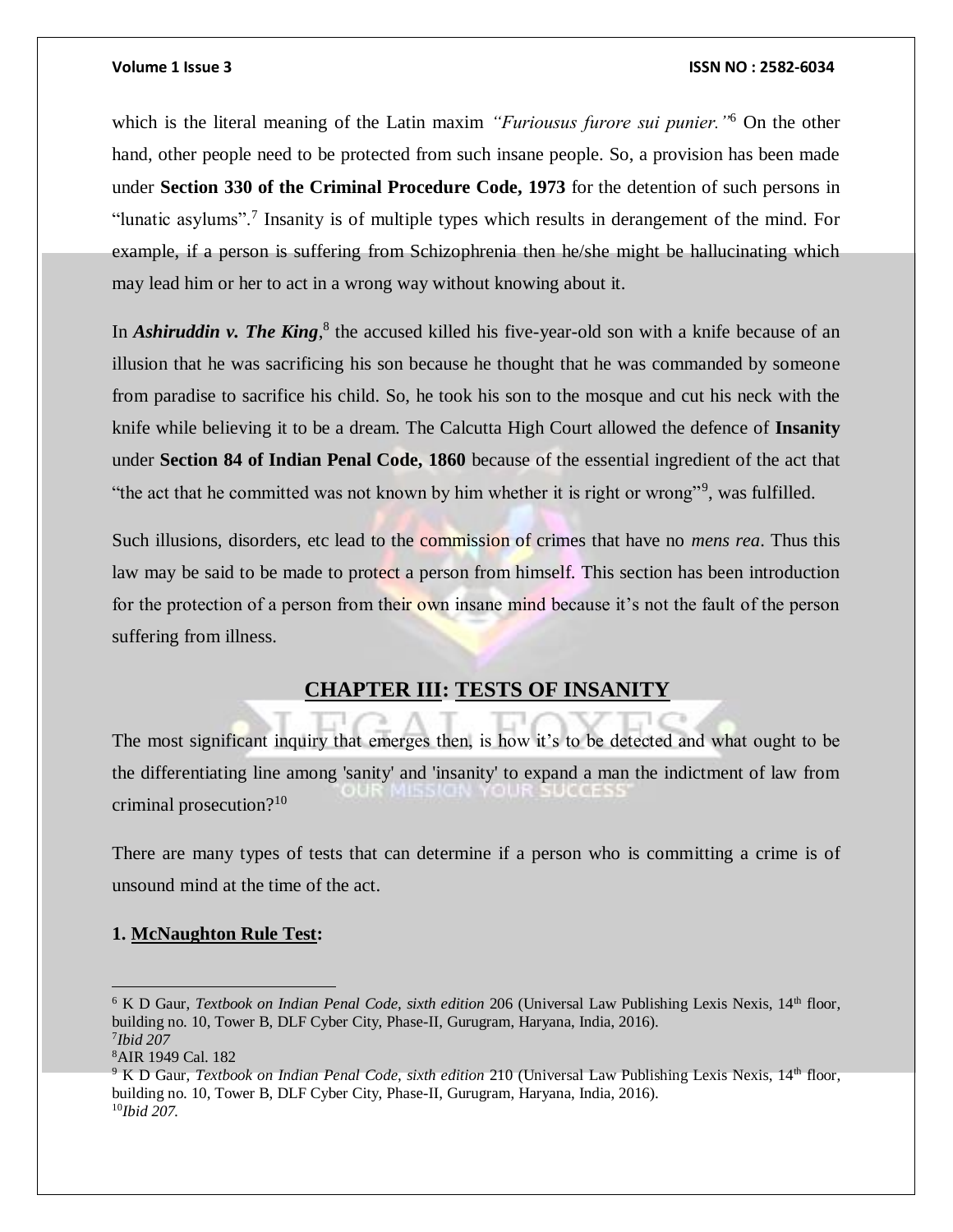This is the most famous and the first case which was introduced, *R v. McNaughton (1843).*<sup>11</sup> In this case, the accused was in the delusion that the then Prime Minister of England Sir Robert Peel hurt him or injured him. So, he wanted to kill him to save himself. Instead, Prime Minister's secretary Edward Drummond was shot dead by the accused on January 20, 1843, as he thought that Edward was Sir Robert Peel. The Court allowed the defence of insanity through five questionnaires which were asked by 15 Judges of The House of Lords for clearing the view on the subject. The House of Lords then gave the following dicta:

> *"Every man is to be presumed to be sane, and ... that to establish a defence on the ground of insanity, it must be clearly proved that, at the time of the committing of the act, the party accused was labouring under such a defect of reason, from the disease of the mind, and not to basically nature and quality of the act he was doing; or if he did know it, that he did not know he was doing what was wrong."<sup>12</sup>*

So, in order to declare a person insane legally, he should meet the criteria that he does not know what he is doing and what the act means and cannot differentiate between right or wrong.

### **2. The "Irresistible Impulse" Test:**

It tests whether the accused is capable of resisting the impulse to commit the act or not i.e. whether a person has no control over his actions, even while knowing the act is wrongful in nature, and is compelled to do an offence which is contrary to law. This test can be best used in testing manias and paraphilias.<sup>13</sup> So, the accused pleads not-guilty by giving the reason that he has no control over himself. Giving punishment to such a person who has committed the offence without any intentions is odd. We can say that many people in asylums are in a condition where they know about right and wrong but cannot control themselves.

### **3. The** *Durham* **Rule (The "Product" Test):**

We can say that this rule developed the way of researching insanity as a test and gave a better understanding and better results. Unlike the McNaughton rule, it is more specific in nature as it approaches the determination of insanity in a more scientific and psychological method. The

 $118$  ER 718, Volume 8

<sup>&</sup>lt;sup>12</sup>Available at:https://criminal.findlaw.com/criminal-procedure/the-m-naghten-rule.html (last visited on May 8, 2020; 15:24)

<sup>13</sup>*Available at:* https://www.law.cornell.edu/wex/insanity\_defense (last visited on May 8,2020; 18:49)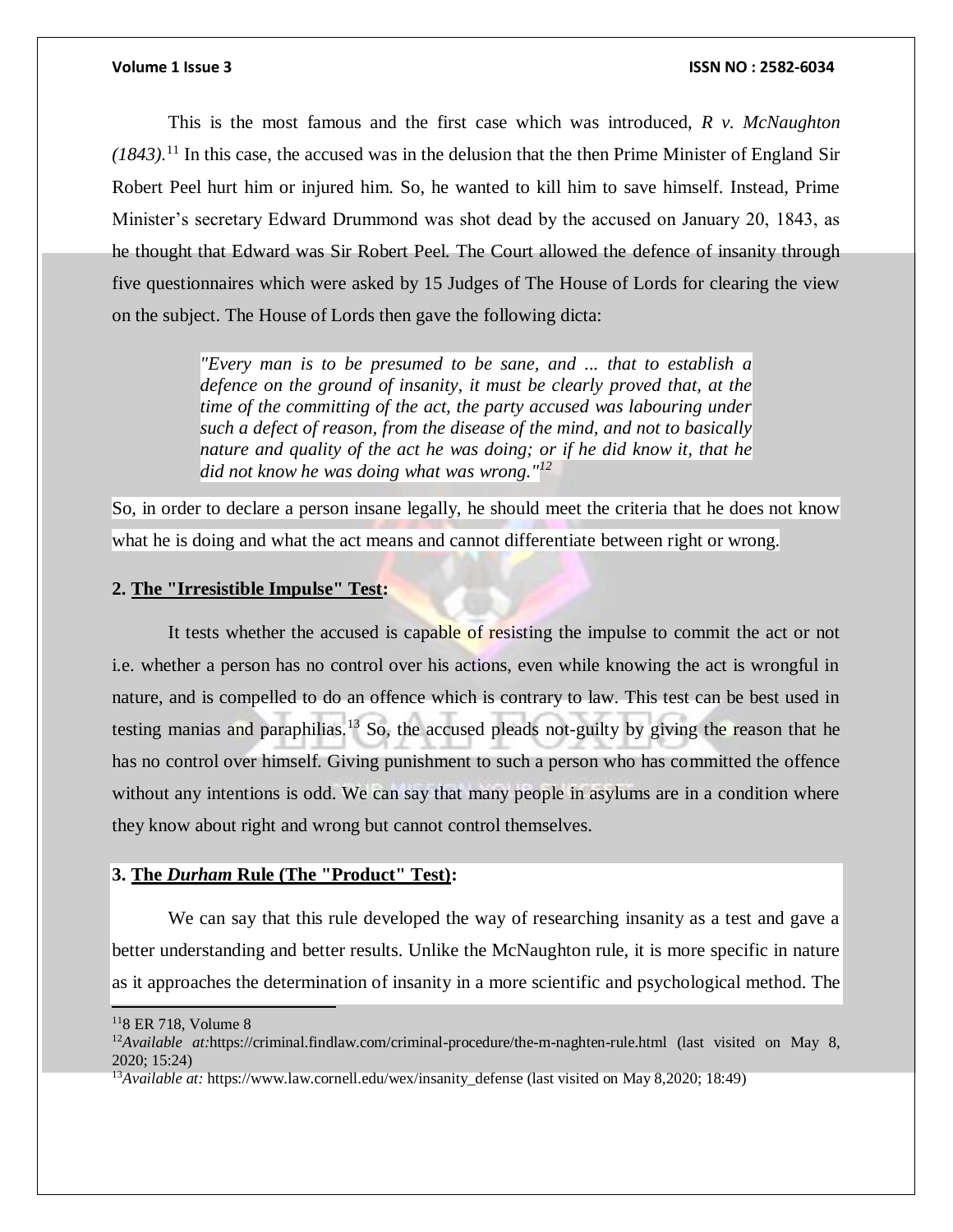name of the test is derived from the name of a man named Monte Durham. He was a 23-year-old who used to come in and out from prison and medical institutions. The researchers said, "He was accused of breaking in and some other criminal act. It was difficult to identify his illness by old methods of analysis".

This rule was introduced for developing future insanity tests that would help in determining cases of insanity.

### **4. Model Penal Code Test:**

This test was published in America which is the mixture of McNaughton rule and Durham's rule. This test helps in knowing the cognitive functioning of the brain and helps where the accused was legally insane at the time of the crime or not.

So, these are the different tests which with the help of psychologist and psychiatrist are used in insanity analysis.

# **CHAPTER IV: HOW IS LEGAL INSANITY DIFFERENT FROM MEDICAL INSANITY**

As mentioned above, medical insanity is different from legal insanity. "By medical insanity, it means the capacity which a person's consciousness can take the burden of the act he has done, and others affected by him while legal insanity means what is the relation of the person's mind or consciousness to himself."<sup>14</sup>

### **R MISSION YOUR SUCCES**

In medical terms, insanity affects the person in many ways like their cognitive functioning, intellectual faculties, and overall personality. In legal terms, the main objective of the law is to see the consequences of the act done by the insane person. If a person is suffering from any mental illness that doesn't mean he cannot be held liable for a crime. In law, insanity can be used as a defence only when the person is in that state of mind *during the commission of the act* such that there can be no question of the existence of *mens rea*.

<sup>&</sup>lt;sup>14</sup>The British Royal Commission Report, 1953 para.229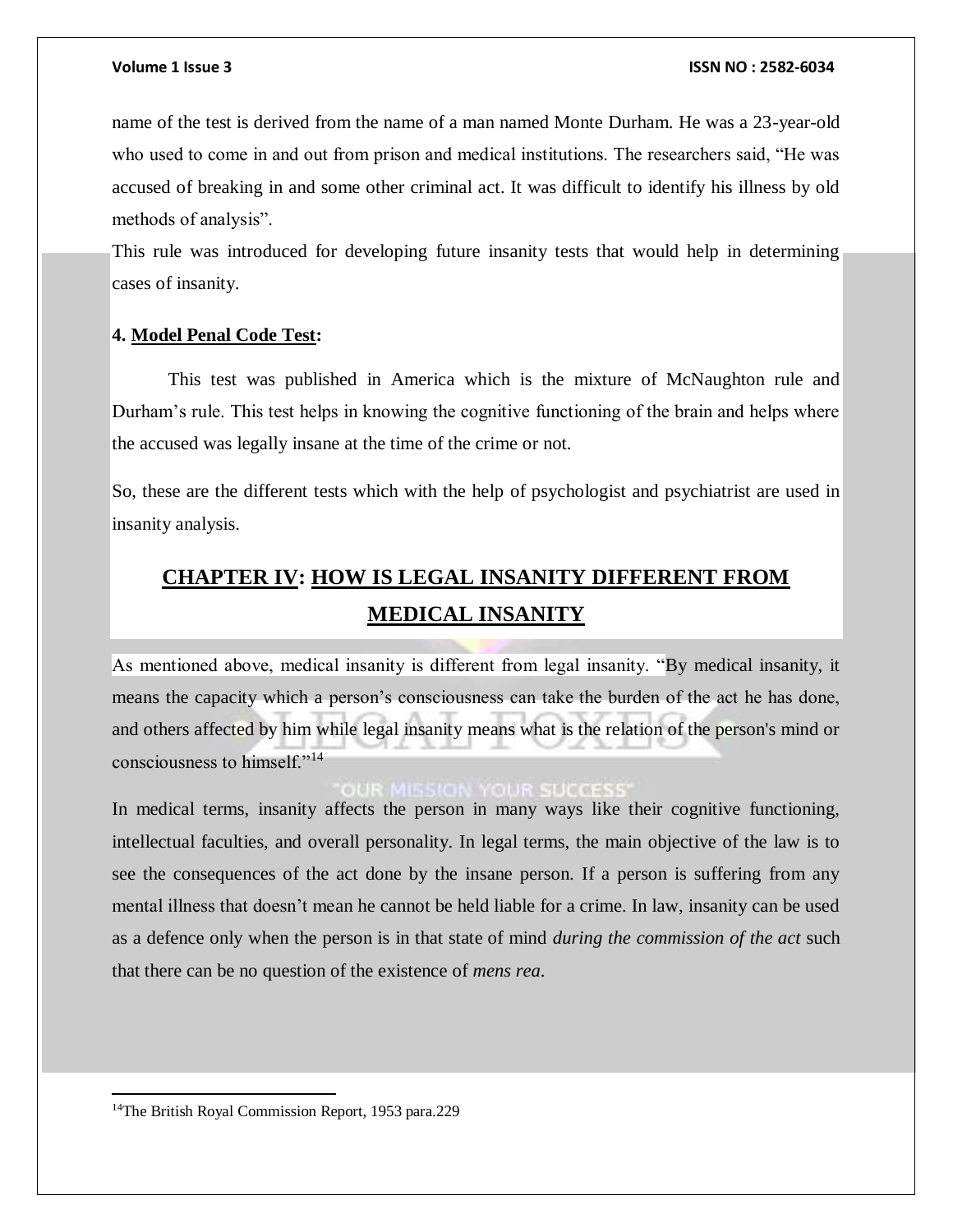### **Volume 1 Issue 3 ISSN NO : 2582-6034**

"In wider connotation, it constitutes retardation, madness, lunacy, mental derangement, disturbance, and each different types of abnormality best known to medical science"<sup>15</sup> and "all kinds of insanity are not recognized by law."<sup>16</sup> An insane person may know the nature of the act he is doing but is unable to control himself from it. Sometimes, an insane person doesn't even know what he is doing because of mental disorders. Psychologists, Neurologists and Psychiatrists play a vital role in understanding this. We can know the mental state of a person with their help through various tests. A Psychiatrist's main aim is to see that the patient is getting proper treatment but on the other hand, the court's motive is to save society from future crimes.

Knowing the past mental health of the person is important for the overall judgement of his mental state. In the testing of insanity to use it as a defence, it is necessary to assess the mental state usually for weeks or months for a proper result. The court has shown interest to use neurology for tests. It is most crucial to know for certain that when the crime was committed, whether or not the person was of unsound mind as justice depends on it.

The courts look for the existence of legal insanity and not medical insanity like in the case **Surendra Mishra v. State of Jharkhand,**<sup>17</sup> the Supreme Court held that the court wants legal insanity as proof and not medical insanity which is under Section 84 of Indian Penal Code. The accused pleaded not-guilty for the murder of the victim. The court says that the accused is merely conceited, odd and if his brain is not in the right state or if the mental or physical ailments from which he suffered have rendered his intellectual abilities and attacked his emotions or if he indulges in certain unusual acts, or has fits of insanity or short intervals or if he was suffering from epileptic fits and there was abnormal behaviour at times, all these instances are not enough to consider the accused's appeal.

So, the above case states that only medical insanity isn't sufficient as a plea for an insanity defence.

# **CHAPTER V: THE DEFENCE OF LEGAL INSANITY IN MAJOR COUNTRIES**

<sup>15</sup> Eshita, "Insanity Defence: Medical and Legal Grapple, Vol:2, Page: 6; *Available at:* http://www.droitpenaleiljcc.in/PDF/V2I2/4.pdf (last visited at 12 May 2020; 15:20) <sup>16</sup>*Bharat Kumar* v. *State of Kerela*, (2010) 10 SCC 582. <sup>17</sup> AIR 2011 11 SCC 495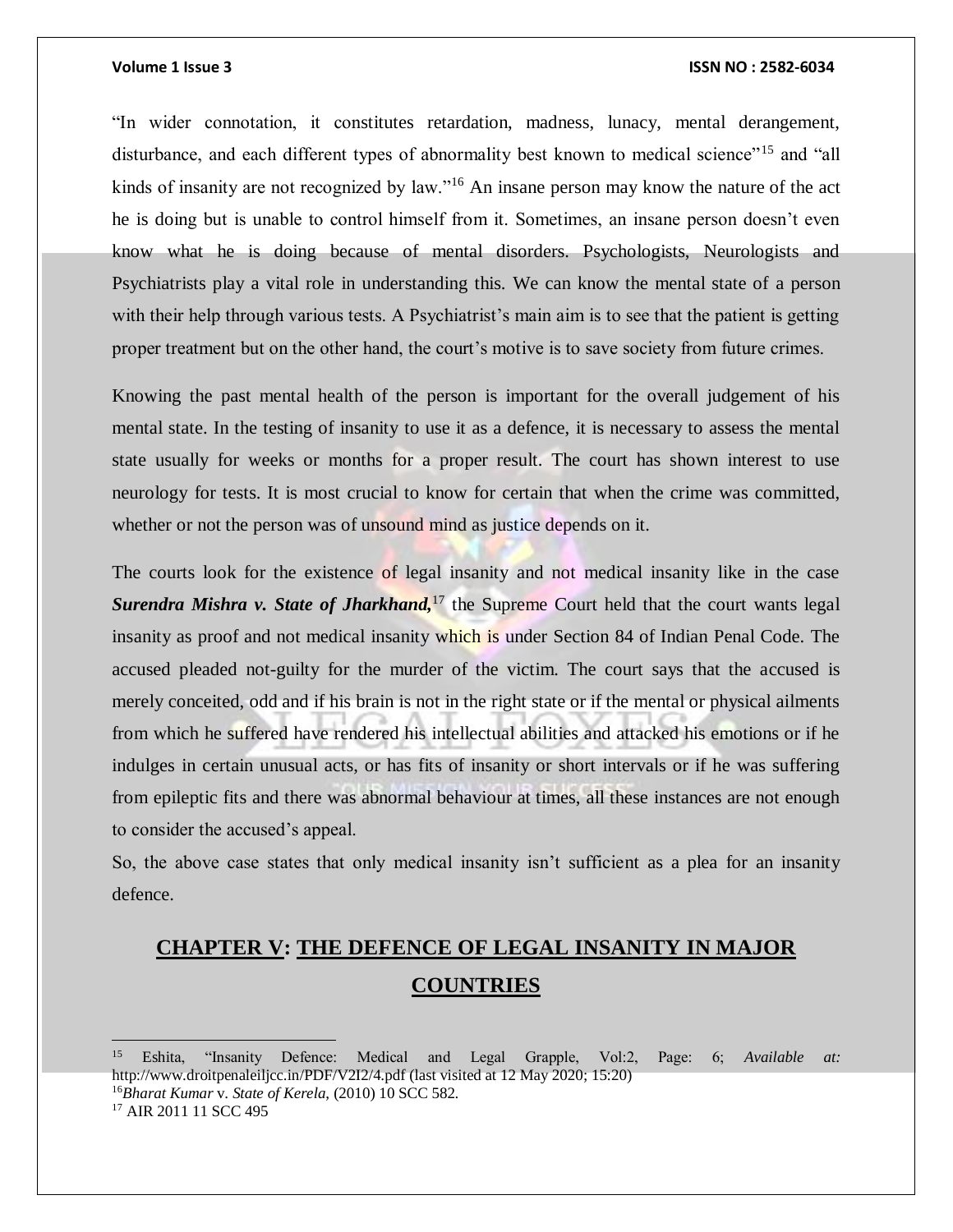### **United States of America:**

According to the *Durham Rule,* an individual who is affected by mental illness or defect cannot be held liable for a crime which is against the law. American law suggests that "When a person does not have the potential to understand the gravity of his own actions and to know or understand the crime he has done, he may use the plea of insanity." Here, the term 'mental disease/illness or defect' does not include an abnormality manifested solely by recurrent criminal or other anti-social behaviour or act. "As a result of his actions or to adapt his conduct to the necessity of law then, the person can't be held liable".<sup>18</sup>

### **Australia:**

In Australia, the courts allow for a plea of 'irresistible impulse' according to The Tasmanian Criminal Code under Section 16 in some provinces like Queensland, West Australia, etc, which states that if a person isn't mentally stable or suffering from a mental disease and does something wrong, where he knows the nature but cannot control it due to mental disease and lacks the power to resist or control his impulse or when a person doesn't even know the nature and consequences of the act or cannot differentiate between right and wrong due to mental disease, then he can't be held liable for that crime.

It also raises the question of what kind of disease he was suffering from which rendered him to do such an act where he cannot control himself. Such diseases like Schizophrenia or Necrophilia etc, brings the urge to commit a certain act which becomes difficult to control even OUR SUCCESS' after understanding the nature of the act.

### **Switzerland:**

l

As per Article 10 of the Swiss Penal Code, if a person is suffering from a mental disease, or is mentally deranged and incapable of distinguishing right from wrong at the time of committing the act, then he cannot be liable for the crime or act he has done. When a person doesn't know the nature of the act he is doing, then also he cannot be punished. In Switzerland, it is not enough to know if the person knew whether the nature of the act was right or wrong:

<sup>18</sup>Eshita, "Insanity Defence: Medical and Legal Grapple, Vol:2, Page: 6; *Available at:*http://www.droitpenaleiljcc.in/PDF/V2I2/4.pdf (last visited at 12 May 2020; 15:05)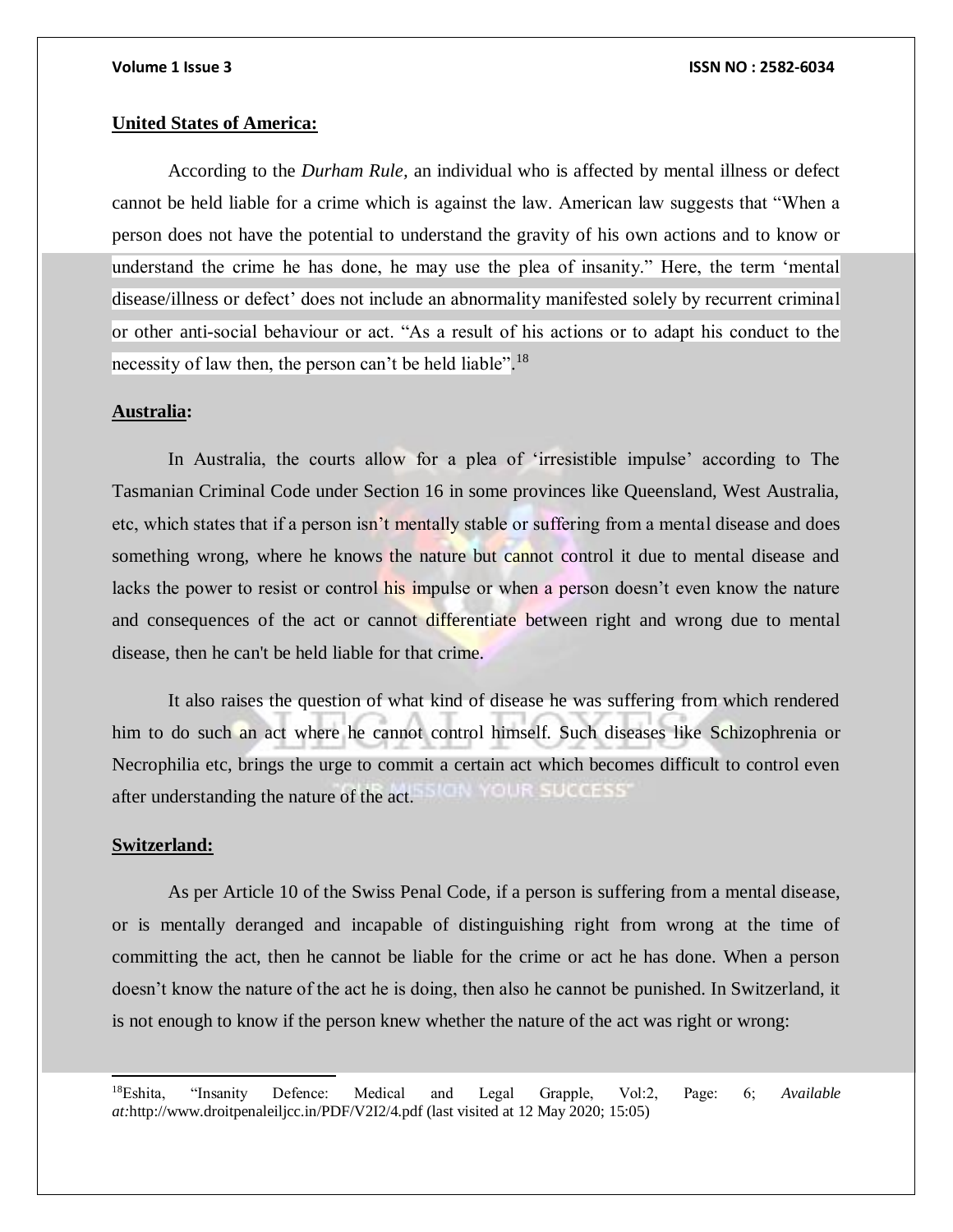*"The acknowledged standard nowadays, with the incredible headway in medical science as an edifying effect regarding this matter, is that the accused must be skilled, of recognizing right and wrong as well as that he was not compelled to conduct the act by an irresistible impulse, which implies before it will legitimize a decision of vindication that his thinking powers were so far deposed by his disease or defect state of mind as to deny him of the self-discipline to oppose the insane impulse to execute the deed, however realizing that it generally will not be right"<sup>19</sup>*

So, the existence of both factors must be proved, i.e., not knowing right from wrong coupled with an irresistible impulse.

# **CHAPTER VI: SHOULD INSANITY BE ABOLISHED?**

There are two types of insanity, the first is permanent and second is temporary. In **permanent insanity**, a person is always insane or suffers from a mental disease or mental defect permanently and continuously. In **Temporary insanity**, on other hand, a person can have moments of lucidity interspersed with mental episodes where he or she doesn't know what he is doing. Hence, in case of temporary insanity, it gets difficult to identify whether at the time of commission the person was of unsound mind or not.

### **There are some positive aspects of insanity as a defence:**

- If a person has not committed the crime with intention and had no control over his mind, then this act comes as an aid for the accused.
- This act provides safety from capital punishment to the person who doesn't know the gravity of the crime he or she has committed.
- This act gives a chance to the accused so that he can get better from his illness rather than making his mind worse by giving punishment where there is no *mens rea* and has no idea about the gravity of act he has committed.

### **There are also some negative aspects of the defence of insanity:**

 It is difficult and challenging to prove the mental state of the person during the commission of the crime and especially fulfilling the ingredients of Section 84 of IPC.

<sup>19</sup>*Smith* v. *United States* 36 F2d 548, (1929)70 ALR 654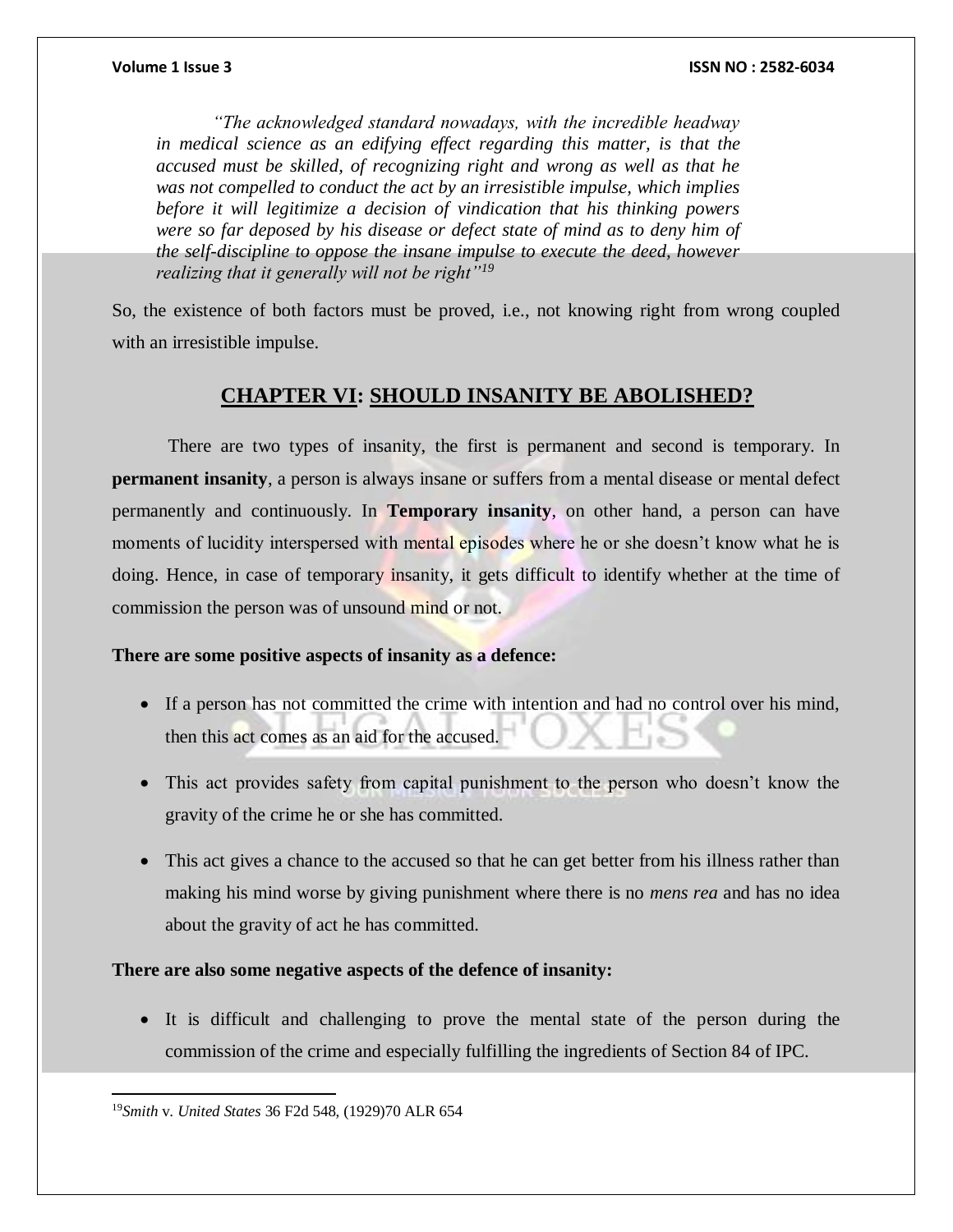• Nowadays, the misuse of this defence has an increasing rate. Accused are often using this defence as a loophole or excuse for avoiding punishment.

So, because of the people who are out there and misusing this defence for their own beneficial reasons, doesn't mean that the person who is a victim should not get the benefit of this defence. Mental disease is very complex in nature, so a person who is suffering from such disease should get a chance to improve themselves. So, this section should not be abolished.

# **CHAPTER VII: BURDEN OF PROOF**

A person is always presumed to be 'sane' under the law until it's proven that a person has done something which is contrary to law. It is upon the judge to decide whether a person is responsible for his or act acts unless the contrary is proved.<sup>20</sup> We can say that this defence is more complex than any of the other available defences. It is extremely difficult to prove legal insanity. The burden of proof is always on the hands of the accused. When the situation occurs that the accused must prove his legal insanity, then that means the accused has done the crime and he has accepted it.

In *Anandrao Bhosle v. the State of Maharashtra,<sup>21</sup>* the husband killed his wife and had a family history of psychiatric illness and was suffering from Schizophrenia and the court held that the burden of proof lies on the accused party who wants the advantage of Section 84 of Indian Penal Code, 1860 and the person should be of unsound mind while committing the crime.

So, it depends on the defendant how to prove the legal insanity by hiring a psychologist and justifying about the series of events which shows that the person was of unsound mind. The court also hires a psychologist or psychiatrist to verify the insanity of the person. Secondly, it depends on the judge to decide whether the person is legally insane or not.

# **CHAPTER VIII: CONCLUSION**

Insanity as a defence is provided for in Indian law under Section 84 of Indian Penal Code, 1860, which states that a person who is legally insane cannot be held liable for the crime

<sup>20</sup> Insanity defence: A loophole for criminals; *Available at:* http://lawtimesjournal.in/insanity-defence-a-loopholefor-criminals/ (last modified at 12 March 2020).

<sup>21</sup> AIR 2002 SCC 219.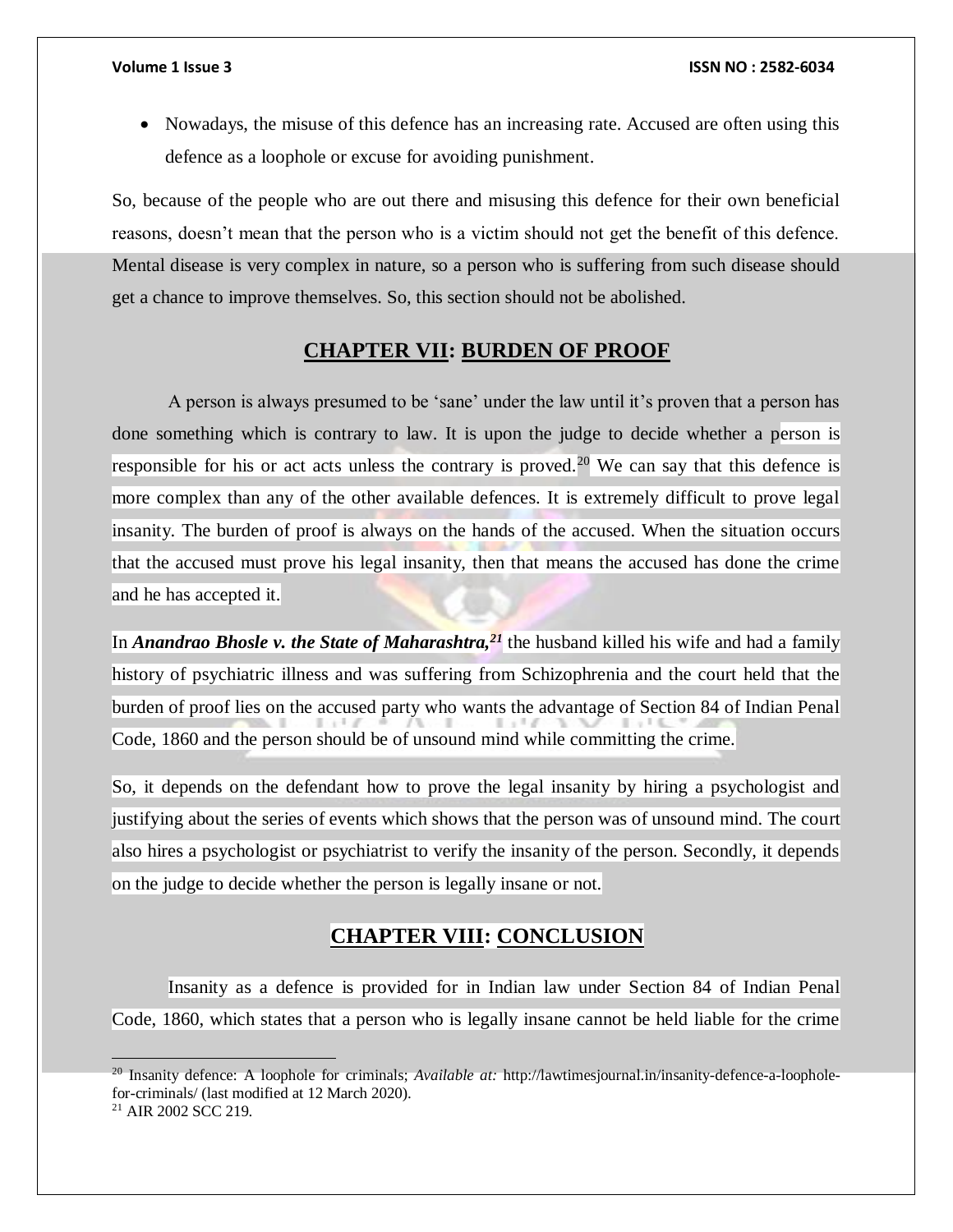he has conducted. We understood that if a person doesn't have the power of resistance or the knowledge of the act he or she has carried out then the insane person needs a chance to get treated or improve his or her mental condition.

There are 4 tests mentioned for proving that the person is legally insane which are the McNaughton Rule, the Durham Rule, the Irresistible Impulse Test and the Model Penal Code test which help the Court in determining the accused's insanity at the time of committing the crime and according to the provision of the Indian Penal Code. Psychologists, psychiatrists and neurologists play an important role in concluding legal insanity. Medical insanity and legal insanity are different. Medical insanity focuses on the welfare of the patient whereas legal insanity focuses on the welfare of the society against the commission of future crimes.

Many other countries in the world have this law like the United States of America, Australia etc and its applicability of this defence seems fine. According to me, this defence is appropriate and should not get abolished because some criminals misuse this defence as a loophole to avoid capital punishment. People should not suffer because some people take advantage of the law. This is in line with Sir Blackstone's ratio that *"better that ten guilty persons escape than that one innocent suffers."<sup>22</sup>*

There is no fault in Indian law, but courts should consider establishing a more accurate testing procedure so that it would not be difficult to decide whether a person is misusing the law or not. This defence is becoming a tool for criminals to avoid punishment and needs to be stopped to ensure justice prevails, and this can be achieved with proper medical involvement.

The burden of proof lies on the accused party and it is extremely difficult to determine conclusively whether at the time of committing a crime, the person was of unsound mind or not. This makes this defence very complicated in nature as compared to other defences. Therefore, greater medical approach and involvement can make this defence more justice oriented.

### **REFERENCES**

### **PRIMARY SOURCES:**

<sup>&</sup>lt;sup>22</sup> Sir Blackstone, "Commentaries on the laws of England" J.B. Lippincott Co., Philadelphia, 1893.